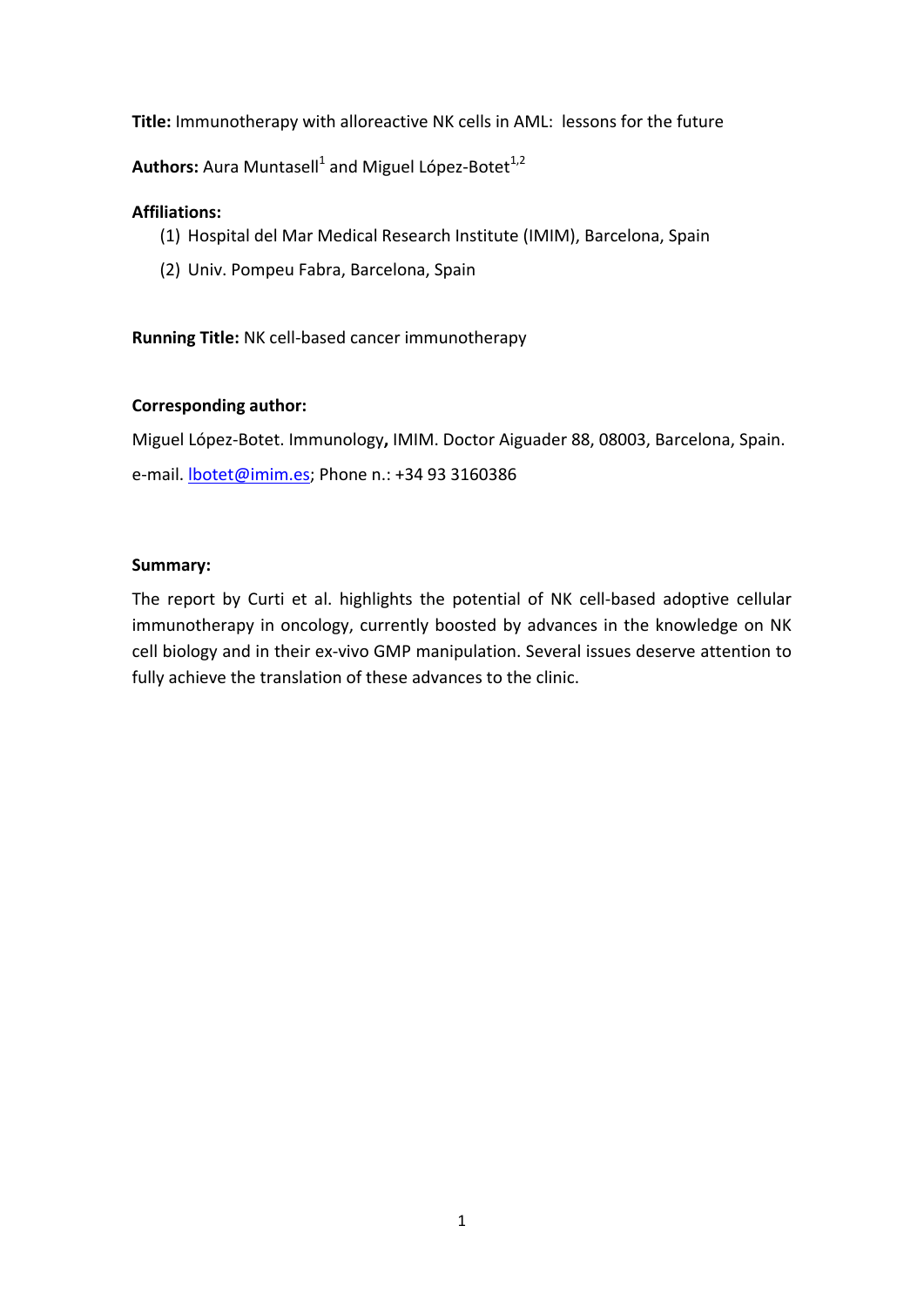#### **Text**

In this issue of Clinical Cancer Research, Curti and colleagues report their experience infusing NK cells from haploidentical KIR-HLA class I mismatched donors in elderly AML patients after first complete remission (1). Nine out of 16 cases reached disease-free survival along follow up (6-68 months), and a positive outcome was associated to greater infusion of donor alloreactive NK cell clones, detected pre- and early postinfusion (day 3). The results confirm the feasibility and safety of this adoptive cellular immunotherapy (ACI) approach, pointing out that the numbers of infused alloreactive NK cells influence on clinical efficacy (Figure 1); further studies with a larger number of cases are required to validate this observation.

The anti-leukemic effect of allogeneic hematopoietic stem cell transplantation (allo-HSCT) was early revealed by the association of Graft-vs-Host Disease (GVHD) with a reduced risk of relapse of hematological malignancies. Different approaches have been undertaken aimed to dissociate GVHD from the "graft-vs-leukemia" (GVL) effect in allo-HSCT. Studies in T cell-depleted haploidentical allo-HSCT supported the concept of harnessing GVL to control minimal residual disease focusing their attention on the role of NK cells (2).

NK cells are controlled by inhibitory receptors specific for HLA class I molecules (KIR, CD94/NKG2A and LILRB1) which prevent their activation against normal autologous cells (3). The CD94/NKG2A receptor is specific for HLA-E, conserved in all individuals, and LILRB1 interacts with a broad spectrum of HLA class I molecules. By contrast, some inhibitory killer immunoglobulin-like receptors (KIR) specifically recognize common structural features shared by different HLA class I alleles, mainly of the HLA-C and HLA-B loci. The KIR repertoire of an individual is primarily determined by inherited KIR haplotypes, which may contain different sets of genes displaying allelic polymorphisms. Along NK-cell differentiation KIR expression follows a clonal distribution pattern, leading to the development of NK cell subsets displaying different KIR combinations. NK cell maturation is favored by KIR interaction with HLA class I molecules, a process termed "licensing". Remarkably, human cytomegalovirus (HCMV) infection promotes a persistent expansion of mature NK cells hallmarked by the expression of the CD94/NKG2C activating receptor and a predominant inhibitory KIR

2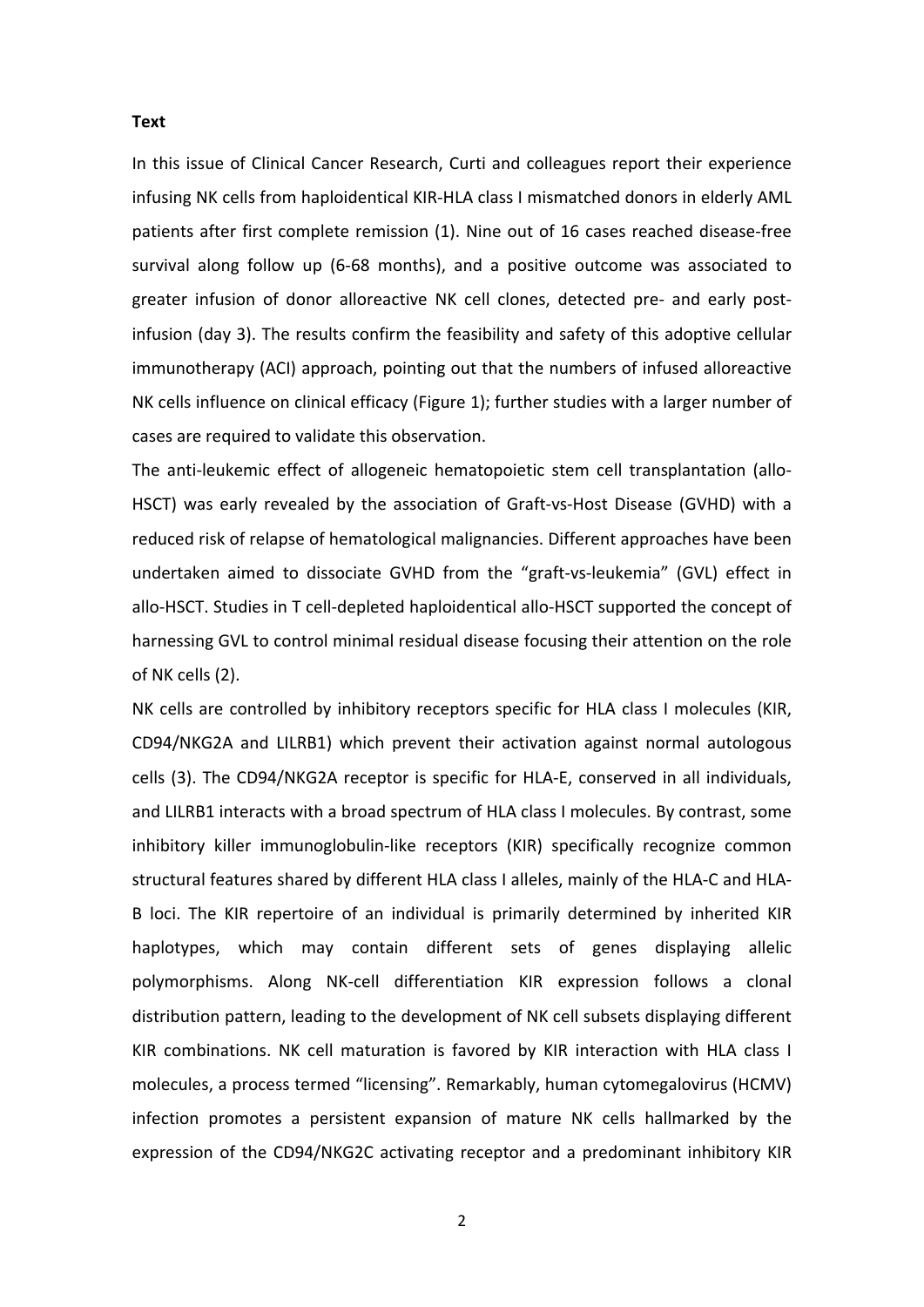specific for HLA-C (KIR2DL)(4). These "adaptive" NK cells display an enhanced cytolytic potential, cytokine production and prolonged survival. Hence, both genetic and environmental factors dictate the configuration of the individual NK cell receptor repertoire.

NK cell alloreactivity takes place upon encounter of cells lacking HLA class I molecules specifically recognized by their inhibitory KIR. In the context of allo-HSCT, KIR/HLA class I mismatches between donor (D) and recipient (R) promote NK alloreactivity. Remarkably, this effect is not encompassed by severe GVHD but favors the response against neoplastic cells. On that basis, several teams have developed allo-HSCT protocols assessing KIR and HLA class I genotypes, aimed to select for D/R mismatches promoting NK alloreactivity against minimal residual disease (MRD)(5, 6).

The general principle of ACI is infusing into the patient immune cells which have been ex vivo selected, activated, expanded and/or modified. Among a variety of approaches, pioneering studies with Interleukin 2 (IL2)-activated NK and T cells, termed lymphokine-activated cells (LAK), were developed in the 80s for cancer immunotherapy by Rosenberg et al. Currently, a substantial progress in the knowledge on NK cell biology and the development of methods allowing NK cell processing under GMP conditions have set the basis for a more accurate clinical use. In the context of allo-HSCT, Miller et al. (7) originally reported the feasibility and safety of infusing haploidentical NK cells following immunosuppressive chemotherapy in poor prognosis AML patients. Circulating donor NK cells were found up to 28 days post-infusion and some patients achieved significant clinical responses without developing toxicity or GVHD, confirmed by others. Thus, harnessing NK cell activation is currently envisaged as a valuable strategy for cancer immunotherapy, and several considerations deserve attention in this regard.

a) As stressed by Curti et al. (1) increasing the numbers of alloreactive NK cells infused rather than simply relying on immunogenetic analysis to predict KIR-HLA ligand mismatch for donor selection, may improve clinical efficacy. Yet, a major effort to simplify and standardize technical procedures for quantifying alloreactive NK cells is warranted in order to allow a reliable comparison of different trials and development of multicenter studies.

3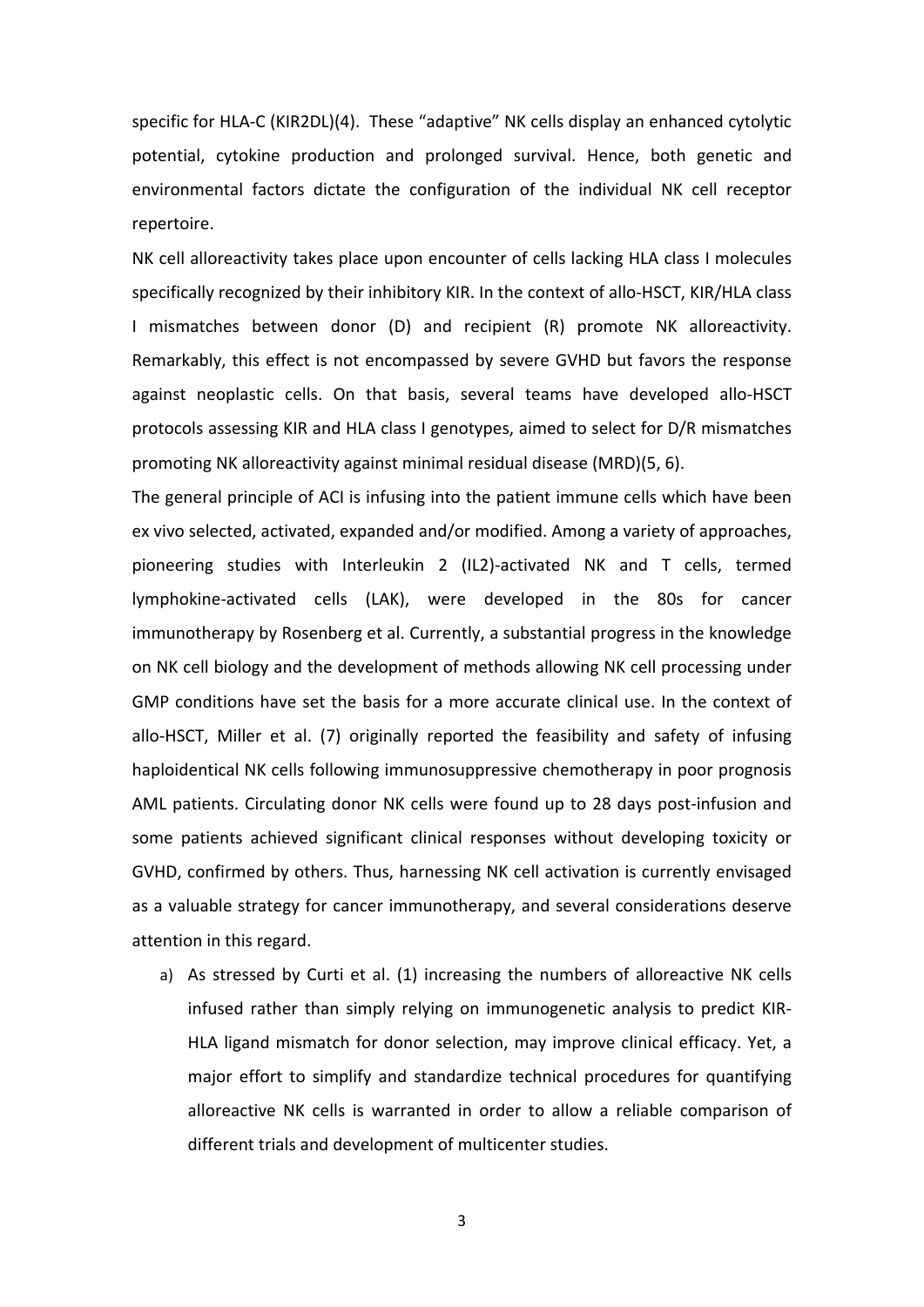- b) Homeostatic proliferation fostered by the production of endogenous IL-15 early after infusion favors donor NK-cell expansion and survival (7). On the other hand, regulatory T cells (Treg) may inhibit NK cell proliferation during IL-2 treatment following NK cell infusion, and Treg depletion resulted in increased donor NK-cell expansion, improved complete remission rates and disease free survival in AML patients treated with haploidentical NK cells (8). Optimizing the conditions that promote engraftment, homeostatic proliferation and survival of alloreactive NK cells is an important issue to enhance their anti-leukemic potential (9).
- c) Assessing the anti-leukemic potential of distinct NK cell-subsets is also warranted. In this regard, HCMV reactivation in HSCT recipients promotes the differentiation and expansion of adaptive NKG2C+ NK cells (10) and this effect has been associated with a reduced risk of early relapse post-allo-HSCT (11). On the other hand, allografts predominantly containing naïve NKG2A+ KIR- NK cells were related with lower leukemia relapse rates in HLA-matched allo-HSCT (12). Further studies are required to assess the anti-leukemic potential of adaptive NK cells, as well as to address the role played by activating KIR.
- d) The opportunity of combining NK cell-based ACI with mAbs or immunomodulatory drugs (e.g. tumor antigen-specific mAbs, immune checkpoint inhibitors, proteasome inhibitors) to enhance their response appears quite promising (13). In this regard, humanized mAb aimed to promote NK-cell activation blocking inhibitory receptors (i.e. KIR and NKG2A) have been developed to enlarge the reactive NK-cell pool overcoming the KIR-HLA mismatch requirement. Finally, the possibility of engineering chimeric antigen receptor (CAR) NK cells is currently envisaged.

In summary, a variety of approaches to infuse ex-vivo expanded NK-cell populations activated under different conditions and characterized according to the current knowledge on NK-cell biology are under development. The establishment of consensus optimized protocols and product characterization criteria are essential to formally validate these procedures in clinical practice.

4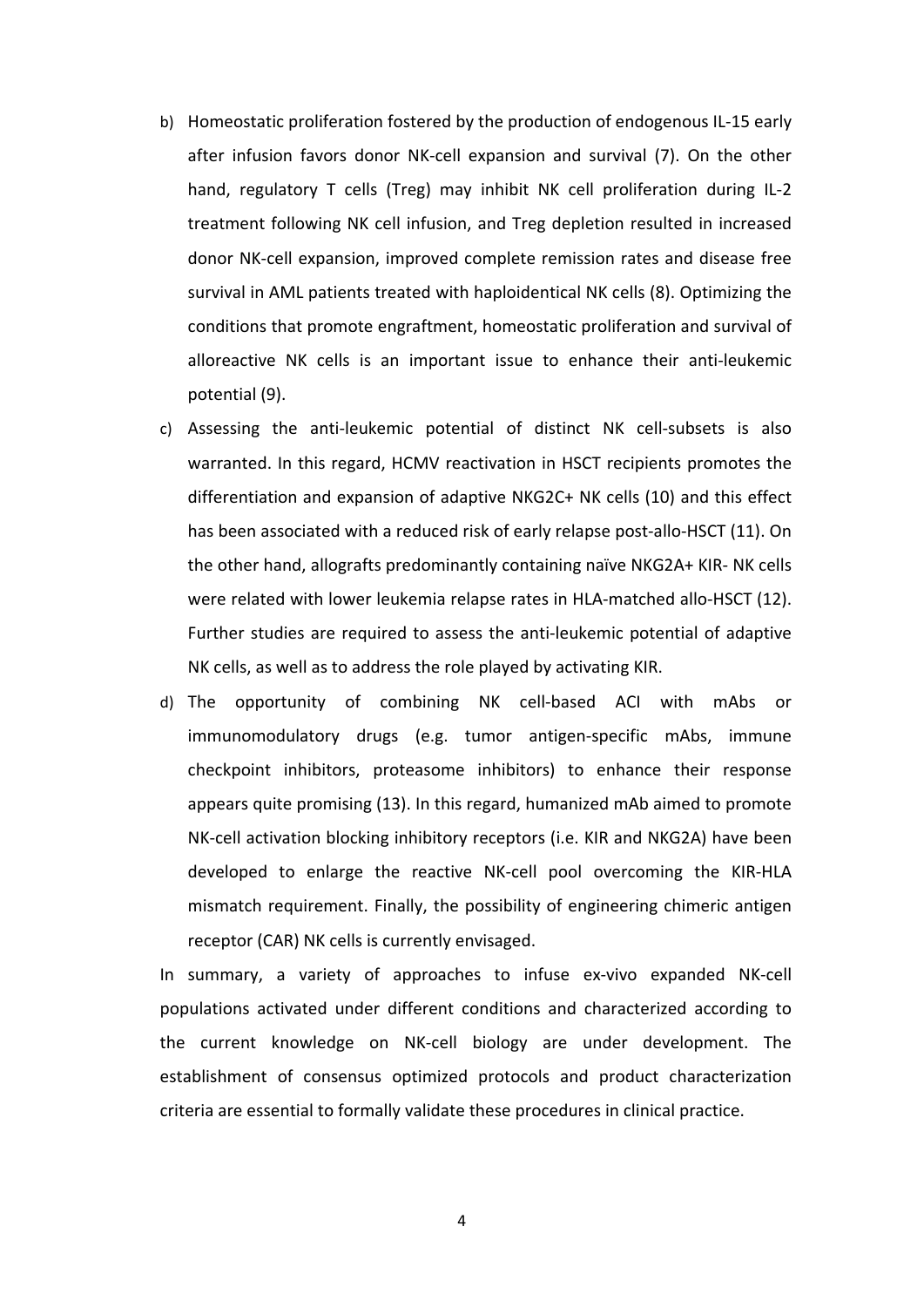#### **References**

- (1) Curti A, Ruggeri L, Parisi S, Bontadini A, Dan E, Motta MR, et al. Larger size of donor alloreactive NK cell repertoire correlates with better response to NK cell immunotherapy in elderly acute myeloid leukemia patients. Clin Cancer Res 2016.
- (2) Ruggeri L, Capanni M, Urbani E, Perruccio K, Shlomchik WD, Tosti A, et al. Effectiveness of donor natural killer cell alloreactivity in mismatched hematopoietic transplants. Science 2002;295:2097-100.
- (3) Vivier E, Ugolini S, Blaise D, Chabannon C, Brossay L. Targeting natural killer cells and natural killer T cells in cancer. Nat Rev Immunol 2012;12:239-52.
- (4) López-Botet M, Muntasell A, Vilches C. The CD94/NKG2C+ NK-cell subset on the edge of innate and adaptive immunity to human cytomegalovirus infection. Semin Immunol 2014;26:145-51.
- (5) Locatelli F, Moretta F, Brescia L, Merli P. Natural killer cells in the treatment of highrisk acute leukaemia. Semin Immunol 2014;26:173-9.
- (6) Velardi A, Ruggeri L, Mancusi A. Killer-cell immunoglobulin-like receptors reactivity and outcome of stem cell transplant. Curr Opin Hematol 2012;19:319-23.
- (7) Miller JS, Soignier Y, Panoskaltsis-Mortari A, McNearney SA, Yun GH, Fautsch SK, et al. Successful adoptive transfer and in vivo expansion of human haploidentical NK cells in patients with cancer. Blood 2005;105:3051-7.
- (8) Bachanova V, Cooley S, Defor TE, Verneris MR, Zhang B, McKenna DH, et al. Clearance of acute myeloid leukemia by haploidentical natural killer cells is improved using IL-2 diphtheria toxin fusion protein. Blood 2014;123:3855-63.
- (9) Knorr DA, Bachanova V, Verneris MR, Miller JS. Clinical utility of natural killer cells in cancer therapy and transplantation. Semin Immunol 2014;26:161-72.
- (10) Muccio L, Bertaina A, Falco M, Pende D, Meazza R, López-Botet M, et al. Analysis of memory-like Natural Killer cells in Human Cytomegalovirus-infected children undergoing alphabeta+T- and B-cell depleted HSCT for hematological malignancies. Haematologica 2015;haematol.
- (11) Cichocki F, Cooley S, Davis Z, Defor TE, Schlums H, Zhang B, et al. CD56CD57NKG2C NK cell expansion is associated with reduced leukemia relapse after reduced intensity HCT. Leukemia 2015;10.
- (12) Bjorklund AT, Clancy T, Goodridge JP, Beziat V, Schaffer M, Hovig E, et al. Naive Donor NK Cell Repertoires Associated with Less Leukemia Relapse after Allogeneic Hematopoietic Stem Cell Transplantation. J Immunol 2016;196:1400-11.
- (13) Childs RW, Carlsten M. Therapeutic approaches to enhance natural killer cell cytotoxicity against cancer: the force awakens. Nat Rev Drug Discov 2015;14:487-98.